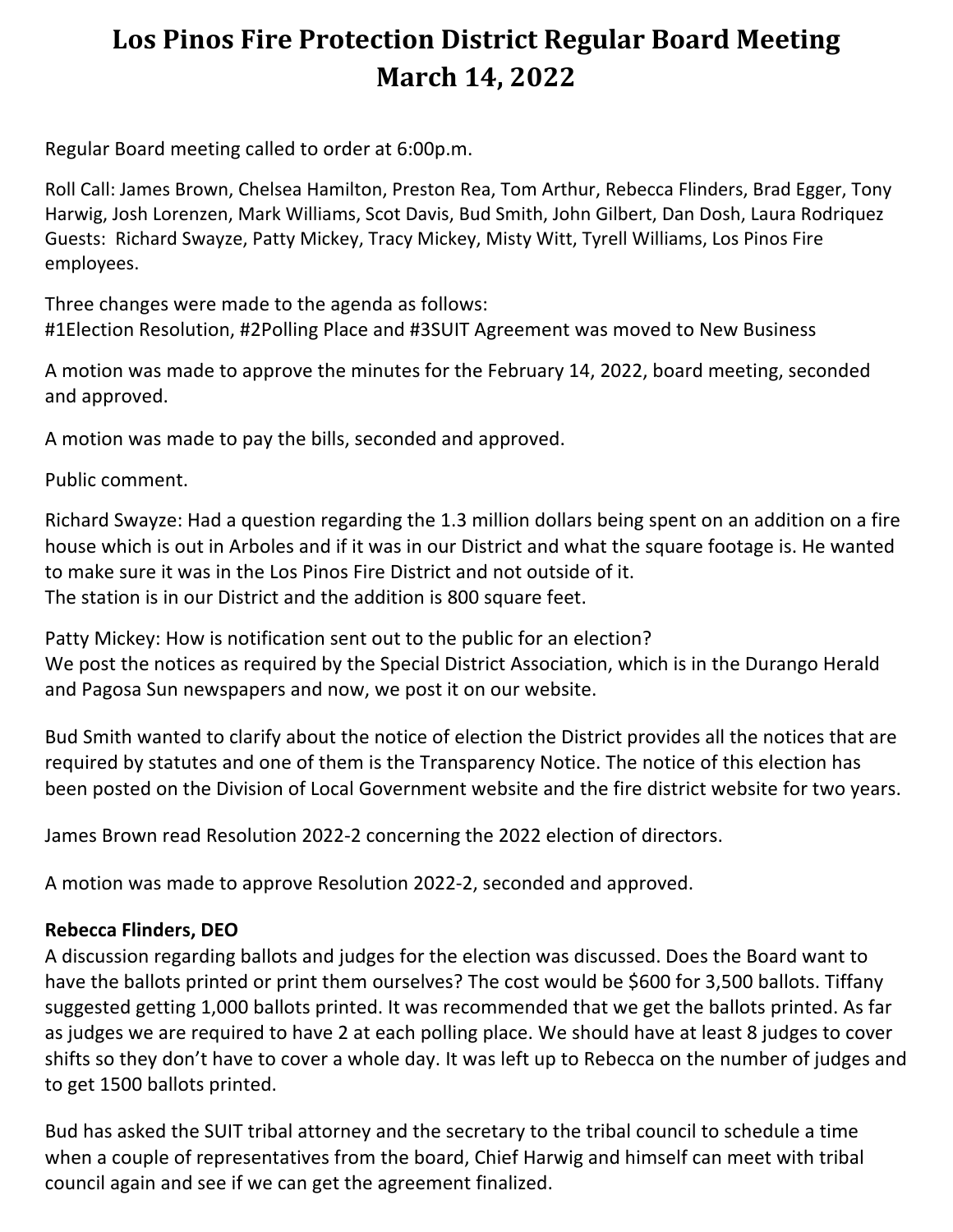A discussion regarding the service truck was discussed.

James read information from a salesman with Peterbilt stating that If you were to go and buy one like this today it will cost at least \$300,000.00 and take a year and a half to get. He could sell it right now for a bare minimum of \$225K and probably get you \$250K. our service truck would cost \$300,000 today. This truck was built to last. The fact that it might be too big will really pay off through the years because it's a heavy-duty durable chassis that's built to last.

Tom stated with our assessment going down and money getting tight we should look at every piece of equipment not just the service truck. How much is equipment getting used? Can get the same level of service for something cheaper? Tom shared some options of other trucks.

We will plan to have a Special Board meeting on Thursday at 6:00 p.m. to discuss this further and gather the information that was requested.

# **Station 5 Update**

We have a new project manager and we will be meeting with them on Wednesday. Everything has been poured. They are putting in the electrical in the floor and are getting ready to pour the floor. We are on schedule for a late June move in. I think they will be there.

## **Fire Marshal Egger**

The control board went out on the furnace at Station 2 and has been fixed. The gas valve is going out on the in-floor boiler at Station 1**.** 

#### **Chief Lorenzen**

We have been working with Southern Ute Dispatch and they are willing to help us get in place what we need. We will need to add a module to our record management system which will integrate with the Spillman hardware they use. We got a quote for this for \$3,500. Also, we will be able to switch over to an active 911 system which gives us dispatch information on our phones.

We were successful with the grant with the Division of Fire Prevention and Control for \$20,000 for our physicals.

# **Chief Davis**

We have one month left for Fire 1. The state practical will be on April 23rd. Then we will schedule the written exam.

The written test for HazMat is getting rescheduled.

Two more volunteers started coming to meetings last week. We had two volunteers get hired on as wildland seasonals and another volunteer was hired as a reserve.

We are working on getting a drone program going. Scot obtained a FAA license for automatic pilot and is working on an application for a FAA certificate of authorization for air space to fly drones in our area.

#### **Fire Chiefs Report:**

We will be building our own Type 6. Thanks to Tom for finding us a chassis. John gave a review of the 2021 wildland season and the seasonal outlook for this year. We are at 151 calls.